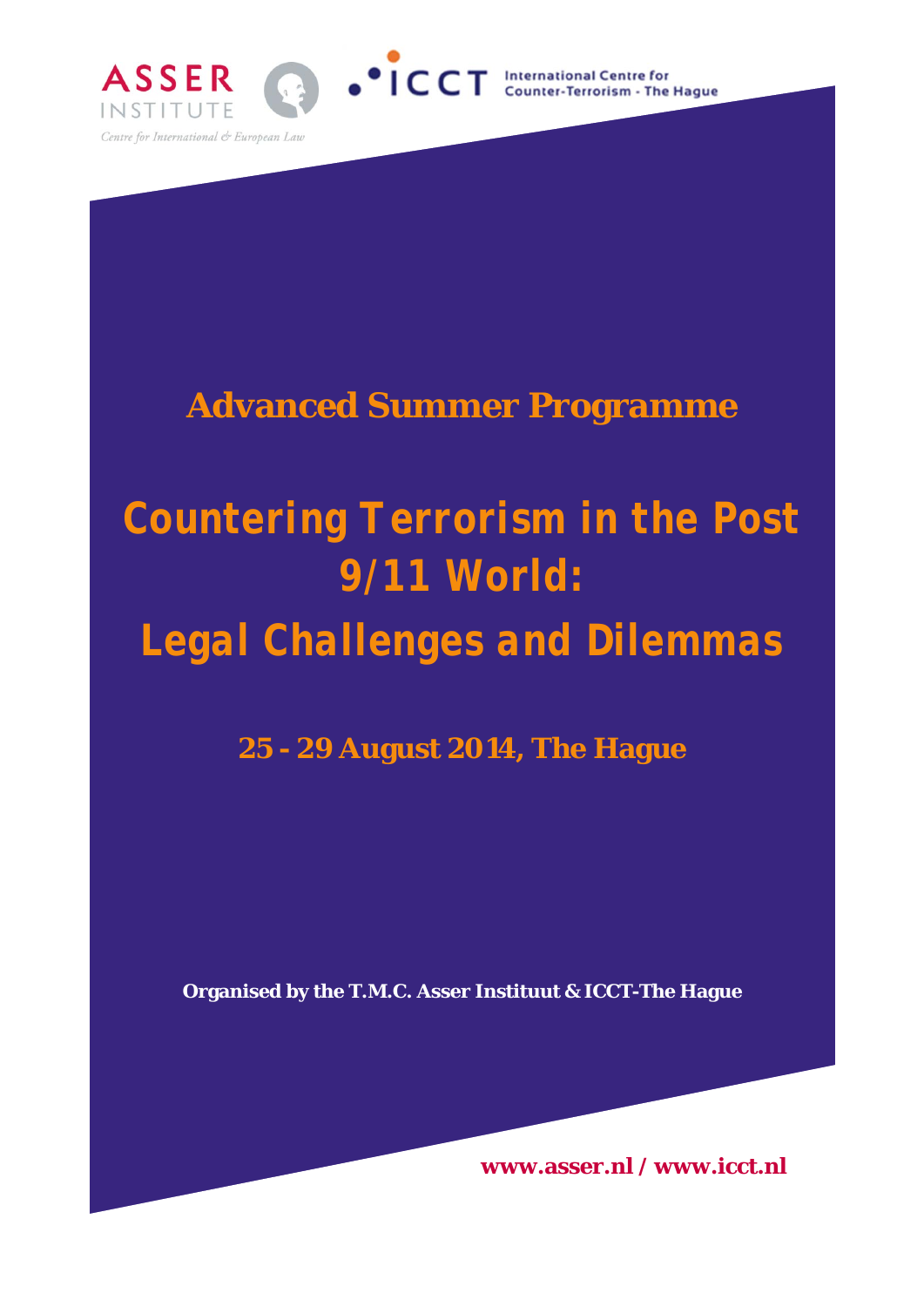## **Countering Terrorism: Legal Challenges and Dilemmas**

More than a decade after 9/11, the international community is still fighting al Qaeda – the use of drones has become a common tool in terrorism hot spots, while leaks by Edward Snowden have revealed extensive spying activities in the US, Europe and beyond. This Summer Programme will focus primarily on issues related to **rule of law**: questions such as the scope and limitations of armed conflict, the interplay between international humanitarian law and international human rights law, as well as the use of drones, the role of intelligence, the police and prosecutors in counter-terrorism, on both the domestic level and the level of the international tribunals. The Programme will provide the **legal background underlying pertinent questions that counter-terrorism (CT) professionals regularly face**.

### **Programme**

This advanced Summer Programme is organised by the T.M.C. Asser Instituut in cooperation with the International Centre for Counter Terrorism – The Hague (ICCT) for the fourth time.



The objective of this unique Summer Programme is to provide participants with an overview of the topics outlined above, exploring the theoretical and more practical questions of the legality of many CT strategies. The programme aims to provoke critical thinking about such issues as:

- Defining Terrorism under International and Domestic Laws;
- The War Paradigm vs the Law Enforcement Paradigm;
- The Role of International Humanitarian Law and International Human Rights Law in Countering Terrorism;
- Targeted Killings and the Use of Drones in Countering Terrorism: Legal, Moral, Technical and Efficiency Issues;
- The Role of Intelligence and the Police in Countering Terrorism;
- The Protection and Use of Witnesses in Terrorism Cases:
- Trying Terrorists at the Domestic and International Level;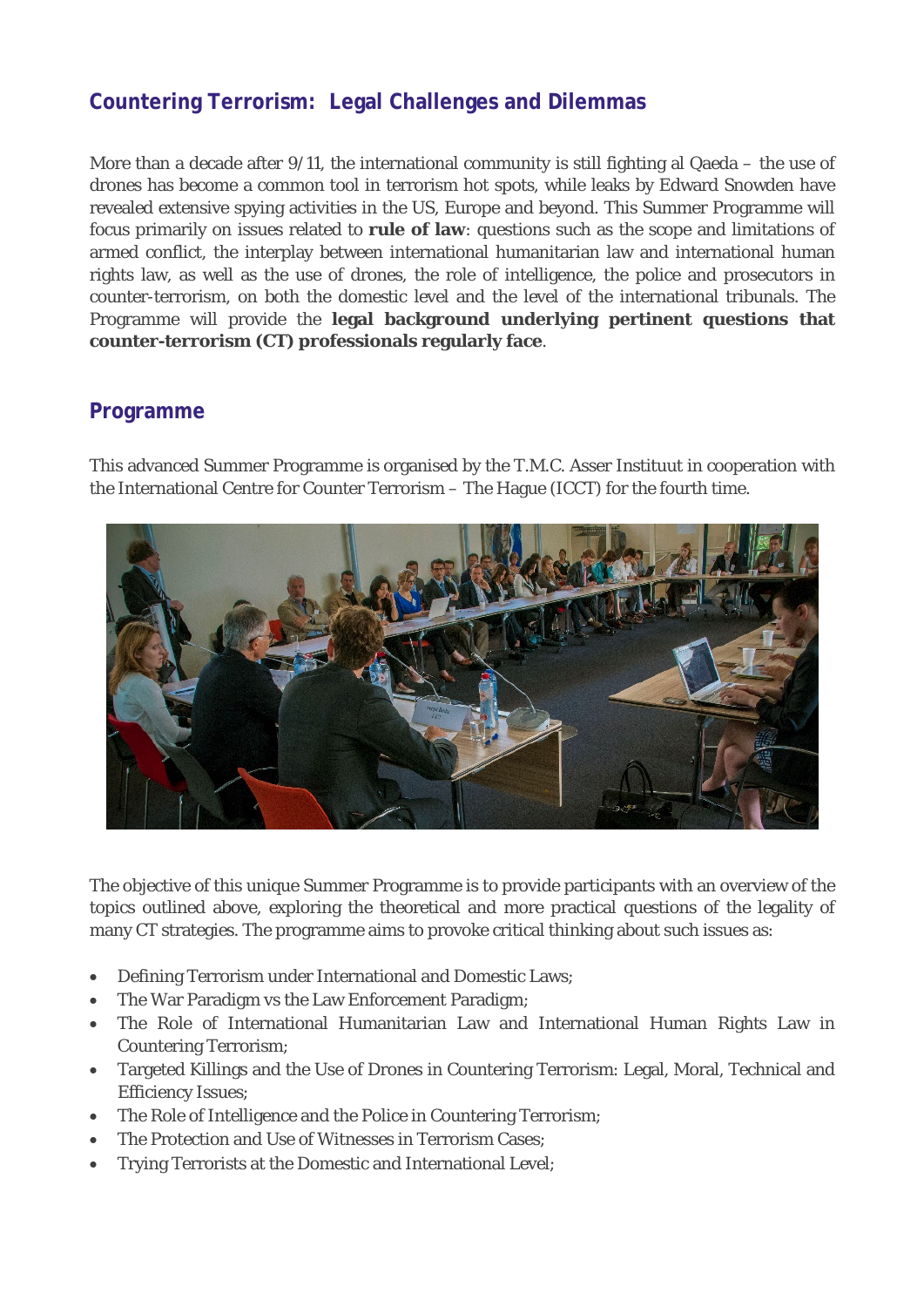The programme will be delivered by a team of international and national leading experts working in the field of counter-terrorism. Last year's speakers included **Prof. Dr. Richard English** (University of St Andrews), **Dr. Guido Acquaviva (Special Tribunal for Lebanon)**, **Mr. Maajid Nawaz** (Quilliam Foundation), **Mr. Alexander van Dam** (Dutch Senior Public Prosecutor) and **Mr. Richard Barrett** (former coordinator of the UN al Qaeda/Taliban Monitoring Team). In addition**, study trips were organized to the Special Tribunal for Lebanon and Eurojust.**

### *"The study visits were highly beneficial and added great value to my knowledge, perspective and understanding."*

Participant of the Summer Programme on Countering Terrorism 2013

### **Target Audience**

The programme is tailored towards CT professionals with an academic background in areas such as law, security studies, international relations, conflict studies or other related fields who want to expand their knowledge of the underlying legal tenets and dilemmas in CT. It should be noted that a legal background for this course, however, is desirable but not required. The programme is also open for advanced graduate students who wish to pursue a career in CT.



*"The Summer Programme gave me a 360° perspective on the issue of countering terrorism."*

Participant of the Summer Programme on Countering Terrorism 2013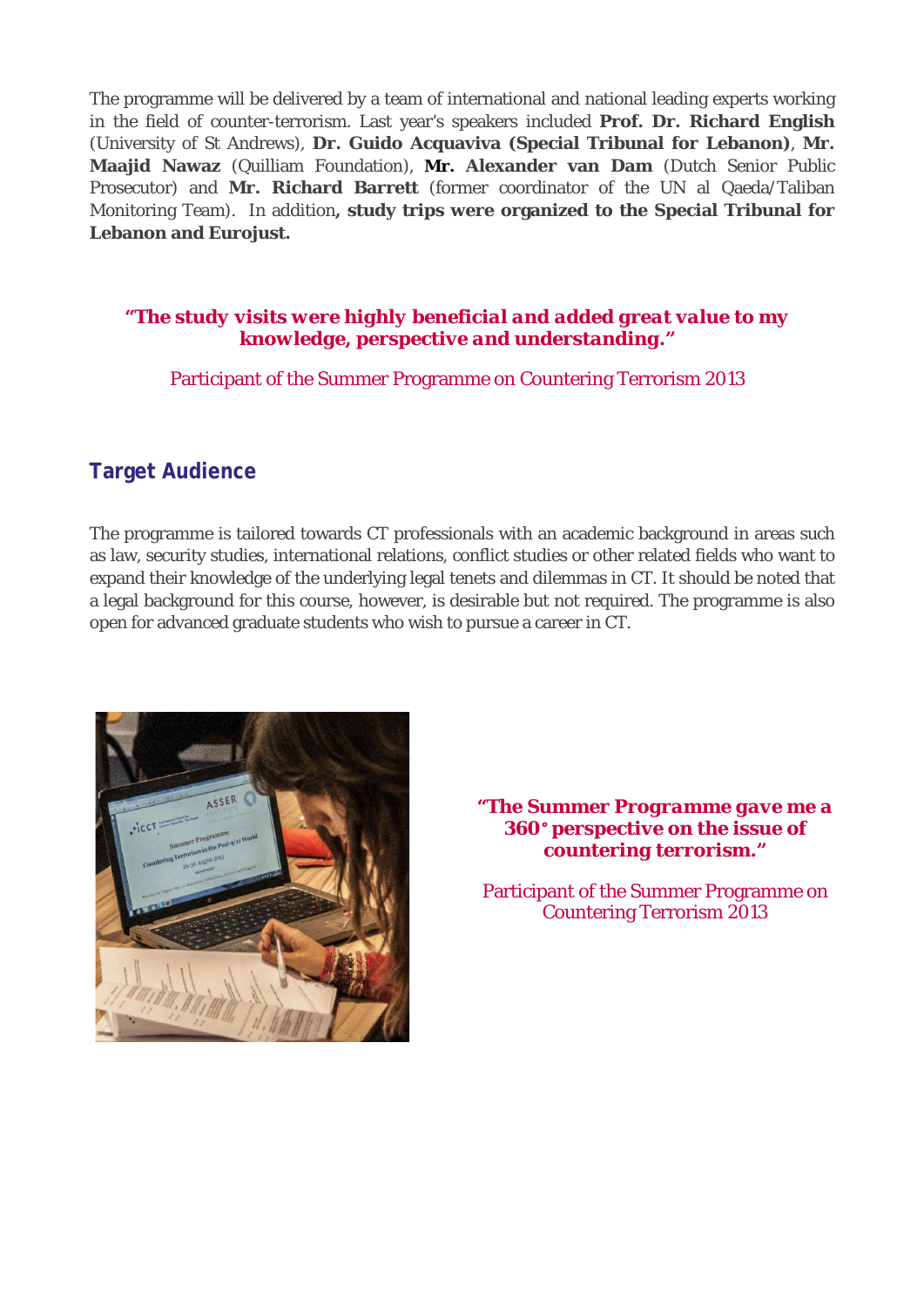# **Organisers**

### T.M.C. Asser Instituut



The T.M.C. Asser Instituut in The Hague is a distinctive, interuniversity research institute specialised in International and European law and a leading and authoritative provider of executive education to students and professionals operating in the judicial sector.

The Institute initiates, develops and provides education tailor-made programmes and summer programmes – to students and professionals working in the judicial sector.

Each programme has a high degree of flexibility and competence, taking advantage of our academic integration and our extensive network of excellent and renowned speakers and teaching staff.

Working with partners from complementary fields we are successful in creating truly unique and highly relevant programmes on a variety of subjects and levels for a diverse range of participants including among others students, judges, prosecutors, legislators, civil servants, diplomats and lawyers.

Located in the heart of the international justice community, within walking distance of such international organisations as the ICTY, the OPCW, and the Peace Palace (which houses the International Court of Justice and the Permanent Court of Arbitration), the T.M.C. Asser Instituut is the perfect host for organising Summer Programmes in international law.

### The International Centre for Counter-Terrorism (ICCT) – The Hague

The International Centre for Counter-Terrorism (ICCT) – The Hague is an independent think tank and knowledge hub that focuses on information creation, collation and dissemination pertaining to the preventative and international legal aspects of counter-terrorism.

ICCT's work focuses on themes at the intersection of preventing and countering violent extremism and human rights and rule of law related aspects of counter-



terrorism. As such, the centre works on, for instance, de- and counter-radicalisation, the rehabilitation and reintegration of violent extremist offenders, the promotion of civil society actors and victims' voices in countering violent extremism, preventing and countering incitement to terrorism, and effective rule of law based approaches in terrorism court cases.

ICCT – The Hague connects academics, policymakers, civil society actors and practitioners from different fields by providing a platform for productive collaboration, practical analysis, and exchange of experiences and expertise, with the ultimate aim of identifying innovative, effective, and comprehensive approaches to preventing and countering terrorism.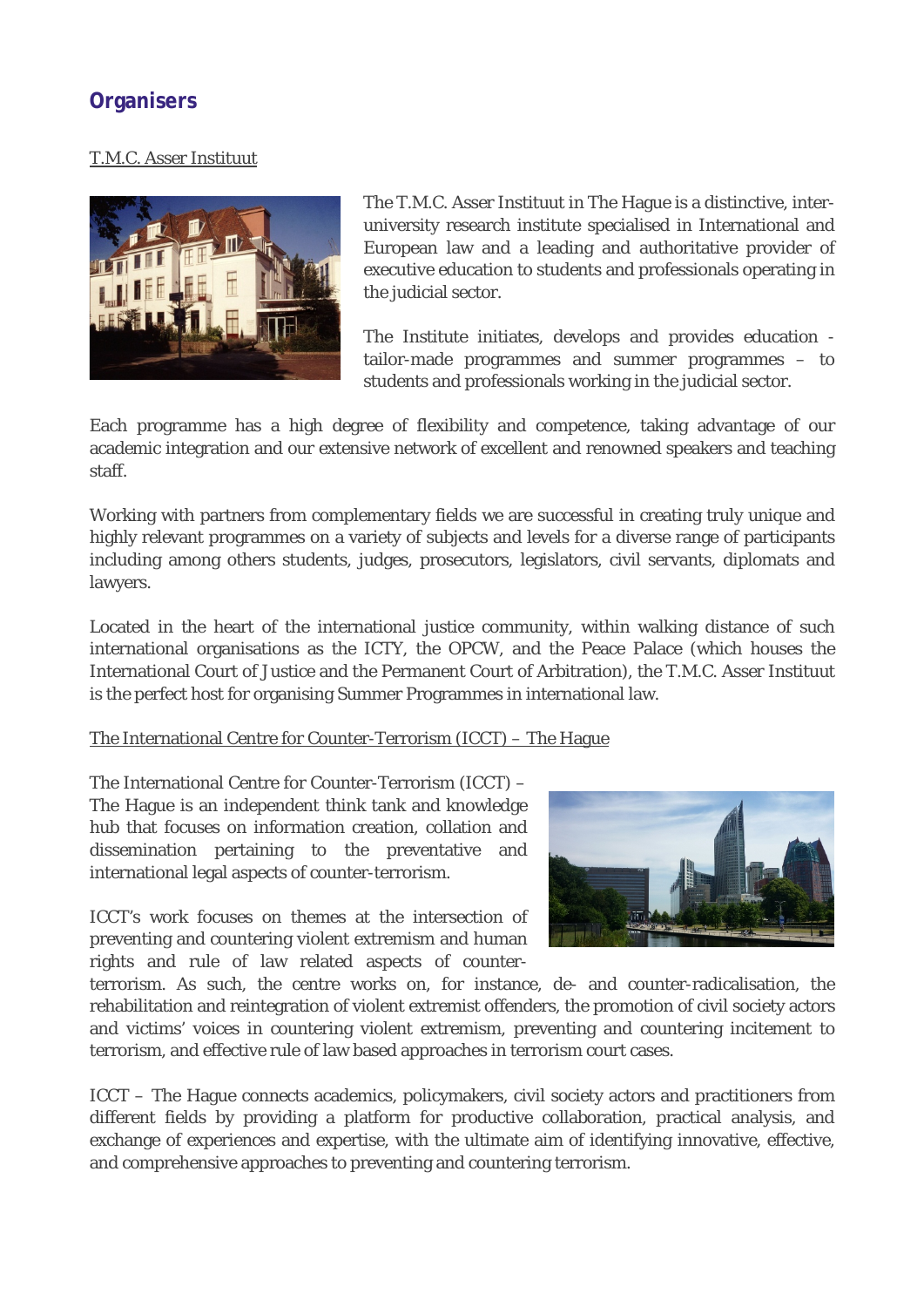# **Practical Information**

### Registration \*

You can register by completing the online application form at: [www.asser.nl/CounteringTerrorism](http://www.asser.nl/CounteringTerrorism)

The deadline for application is: 14 July 2014

Fees € 1,695

This fee includes lectures, study materials, study visits, water/tea/coffee and lunch during workings days, a reception and an opening dinner.

The fee does not cover (international) travel costs, domestic travel to and from airports etc., (hotel) accommodation, insurance or other expenses. The T.M.C. Asser Instituut can provide prospective participants with a list of suitable hotels in The Hague.

### **Contact**

For more information or questions please contact educationtraining@asser.nl

*\* Please read the Registration Information & Conditions carefully before registration*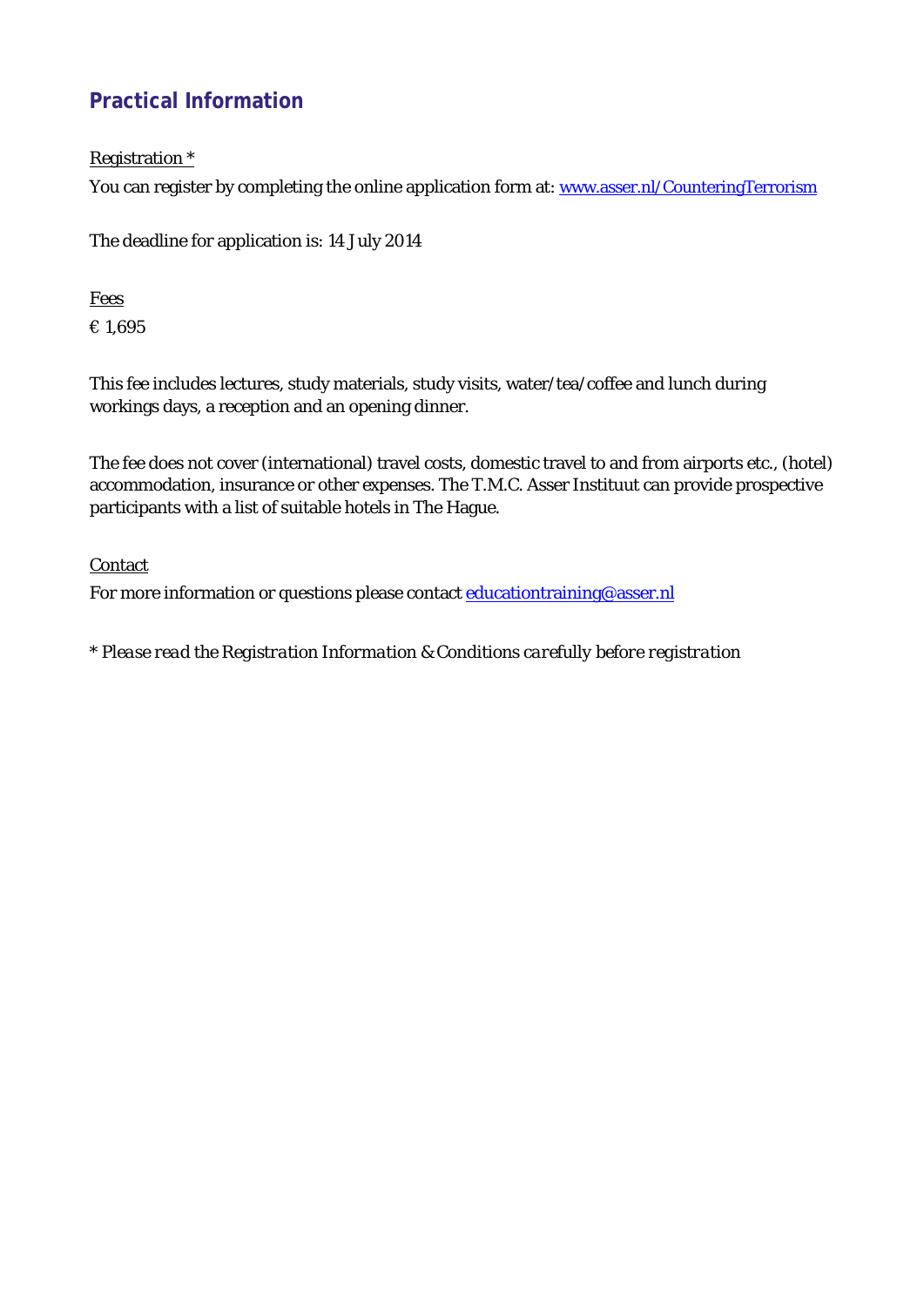# **Registration Information & Conditions**

### Enrolment

- 1. You may register via the website by submitting the completed online registration form at [www.asser.nl/counteringterrorism](http://www.asser.nl/counteringterrorism)
- 2. Each participant should use a separate form.
- 3. The deadline for registration is 14 July 2014.
- 4. Upon receipt of the completed registration form, a confirmation letter and payment details will be sent to you by email.
- 5. Your registration is complete once the online registration form has been submitted and the payment has been **received**
- 6. The registration form constitutes a legally binding agreement. By submitting the completed registration form the registrant declares to be in accordance with the requirements and provisions described therein.
- 7. The T.M.C. Asser Instituut cannot be held responsible for the non-arrival of registration information. If you have not received confirmation of your registration within 7 working days of submitting, please contact [educationtraining@asser.nl](mailto:educationtraining@asser.nl)
- 8. The T.M.C. Asser Instituut reserves the right to withhold registration.

### Fees and Payment Conditions

- 1. Fees for the week long programme are  $\epsilon$  1695 -
- 2. The fee includes lectures, study materials, study visits, refreshments and lunch during working days, a reception and an opening dinner.
- 3. The balance due must be made, and received in full, four weeks prior to the commencement of the Summer Programme (28 July, 2014).
- 4. Participants are responsible for the cost of all international travel, accommodation, evening meals (approximately €30 per day), and if applicable, any visa charges and medical insurance. The T.M.C. Asser Instituut can provide prospective participants with a list of suitable hotels in The Hague ( $\epsilon$ 70-120 per day).

### Cancellation Policy

- 1. Cancellations will only be accepted when your request for cancellation is submitted by e-mail to [educationtraining@asser.nl](mailto:educationtraining@asser.nl)
- 2. If you cancel less than two weeks prior to the starting date of the Summer Programme, please note that a  $\epsilon$  200 processing fee will be charged. The remaining fees paid will be refunded.
- 3. No refunds will be made on the registrations not cancelled within the allotted time.
- 4. The T.M.C Asser Instituut reserves the right to cancel the Summer Programme. In the event that such action is necessary, registrants will be informed at least four weeks in advance of the starting date of the programme.
- 5. In the event that the T.M.C. Asser Instituut cancels the Summer Programme, the full sum paid will be reimbursed.

### Visa

1. If you require a visa to visit the Netherlands, you are strongly advised to apply for your visa at least eight weeks prior to your departure to the Netherlands. The T.M.C. Asser Instituut does not arrange visas but will assist visa applicants where appropriate.

### **Liability**

1. The T.M.C. Asser Instituut cannot be held liable for personal injuries or for loss and/or damage to the personal belongings of participants either during or as a result of their participation in the programme.